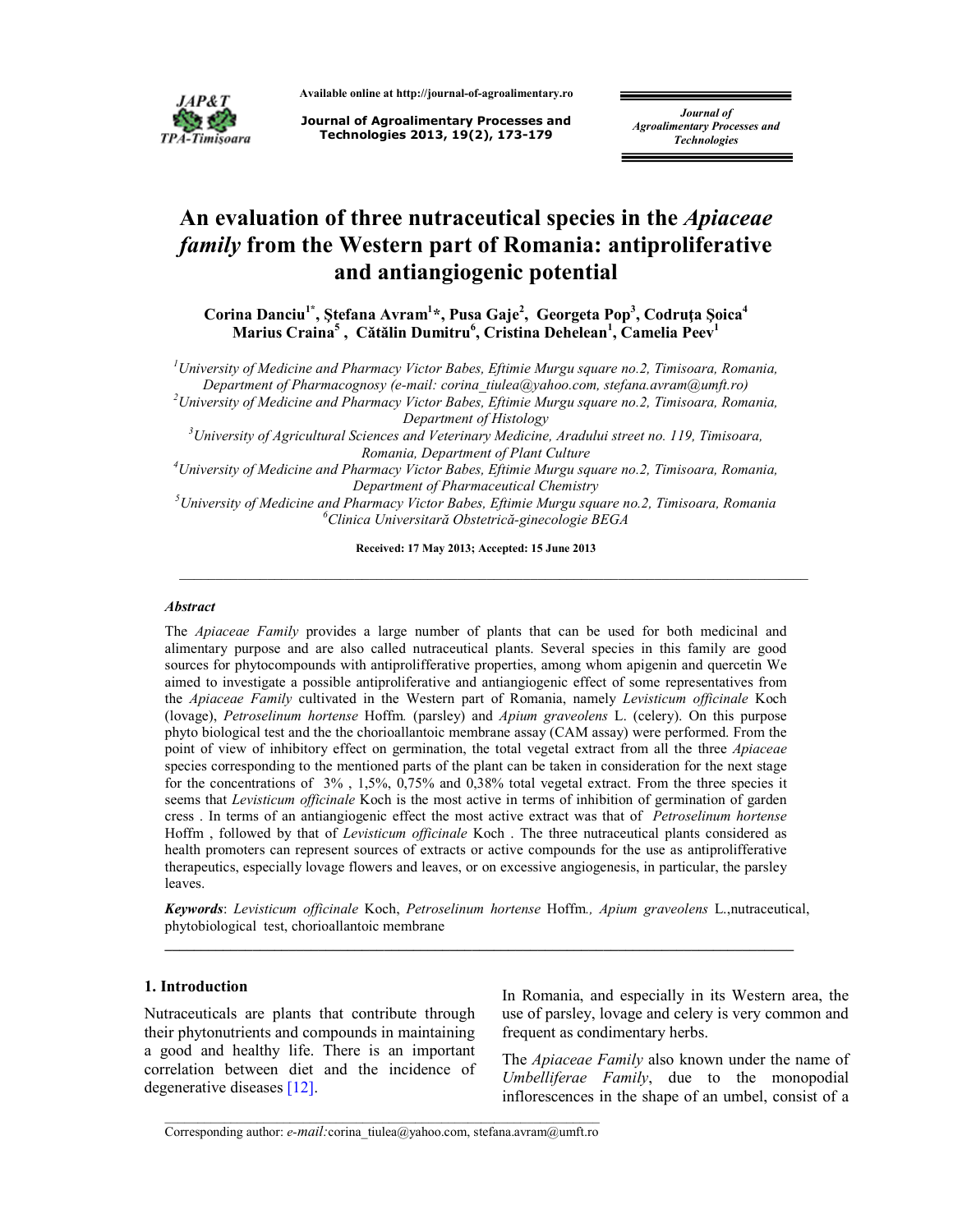large number of representatives (more than 300 genera and 3700 species), of which the majority are aromatic plants. Some of the main characteristics of the plants belonging to this family are: hollow stems, pinnately divided leaves with sheathing bases, inflorescences formed of simple or compound umbel and indehiscent fruits often with oil ducts [4,5,20].

 The *Apiaceae Family* provides a large number of plants that can be used for both medicinal and alimentary purpose and are also called nutraceutical plants [15]. Based on several studies, it seems that several species in this family are good sources for phytocompounds with antiprolifferative properties, among whom apigenin and quercetin. These compounds have been tested on several experimental models, showing different carcinogenic modulating pathways that includes the antiangiogenic effect, reducing the growth and invasiveness of tumors [8]. Extracts from some species of this family like *Astrodaucus persicus, Physospermum verticillatum, Levisticum officinale, Thapsia garganica* have been reported to have antiproliferative and proapoptotic effects on different cancer cell lines [1,3,19 24]. Based on these findings we aimed to investigate a possible antiproliferative and antiangiogenic effect of some representatives from the *Apiaceae Family* cultivated in the Western part of Romania, namely *Levisticum officinale* Koch (lovage), *Petroselinum hortense* Hoffm*.* (parsley) and *Apium graveolens* L. (celery).

The chosen plants represent functional aliments, having basic nutritional principles and active substances with health benefits. The vegetal product from *Levisticum officinale* Koch used in therapeutic field is the root (*radix*).The root has important amount of volatile oil. These products are used in the medicinal purpose for the stimulation of the digestion, for an antispasmodic, carminative, diuretic and antiseptic effect [18]. The vegetal products from *Petroselinum hortense* Hoffm*.* are the root and the air part (*radix et herba*). Increased amount of volatile oil is also present. Medicinally, the extracts from the vegetal products are used mainly for the diuretic and antiseptic action. They stimulate smooth muscle contractility. Parsley is also a source of vitamin C [9,14]. The vegetal products from *Apium graveolens* L. are the fruits, roots and leaves (*fructus, radix et folium*).

The highest amount of volatile oil is found in the fruits. Medicinally the extracts from the vegetal products are used for their ability to increase the digestive secretions. They also have a diuretic and antiinflammatory action. The volatile oil has antiseptic properties [6,13,16].

For the present preliminary study we decided to analyze several vegetal products from parsley, lovage and celery for their potential antiproliferrative effect on germinating seeds. As well, the leaves from these three species, as the most used as aromatic ingredient in cuisine, were submitted to a test on their implication on angiogenesis, using the chorioallantoic membrane assay.

# **2. Materials and methods**

*Extraction.* The plants used in this study were obtained from a private culture located in a less polluted area from the Bârzava, in the Arad County. Plant organs were harvested in optimal time frame period, when they contain a maximum of active principles. Leaves were harvested during the flowering and roots in spring. Harvested and sorted, organs were immediately subjected to natural drying in a ventilated room at shade. After drying, the products were once again sorted in order to remove damaged or moldy parts. The grounded vegetal products were used for obtaining 3% (mg/100 ml) extractive solutions. The solvent used for extraction was ethyl alcohol in a volume concentration of 30%. The method use for the extraction was a 24 hourmaceration. Ten samples were subjected to this operation, namely: *Levisticum officinale* Koch (flowers, leaves, roots), *Petroselinum hortense* Hoffm*.* (flowers, leaves, roots, fruits) and *Apium graveolens* L. (flowers, leaves, roots). A blank control sample was also prepared.

*Phyto Biological test.* For the determination of antiproliferative potential a phytobiological test was performed, consisting of a study of garden cress seeds germination (*Lepidium vulgare* syn. *Lepidium sativum Fam. Brassicaceae*). The seeds were set to germinate in Petri dishes, 10 cm in diameter, on filter paper, soaked with water in darkness at a temperature of  $25^{\circ}$ C. After 24 hours, the radicles reached 1–2 mm in length. Water was removed and 12 mL of different concentrations ranging from 3% to 0,09% of the solution to be analyzed were added. The control samples were treated only with water. Seeds were kept 24 hours in this solution, after which were listed in a preservative solution consisting of salicylic acid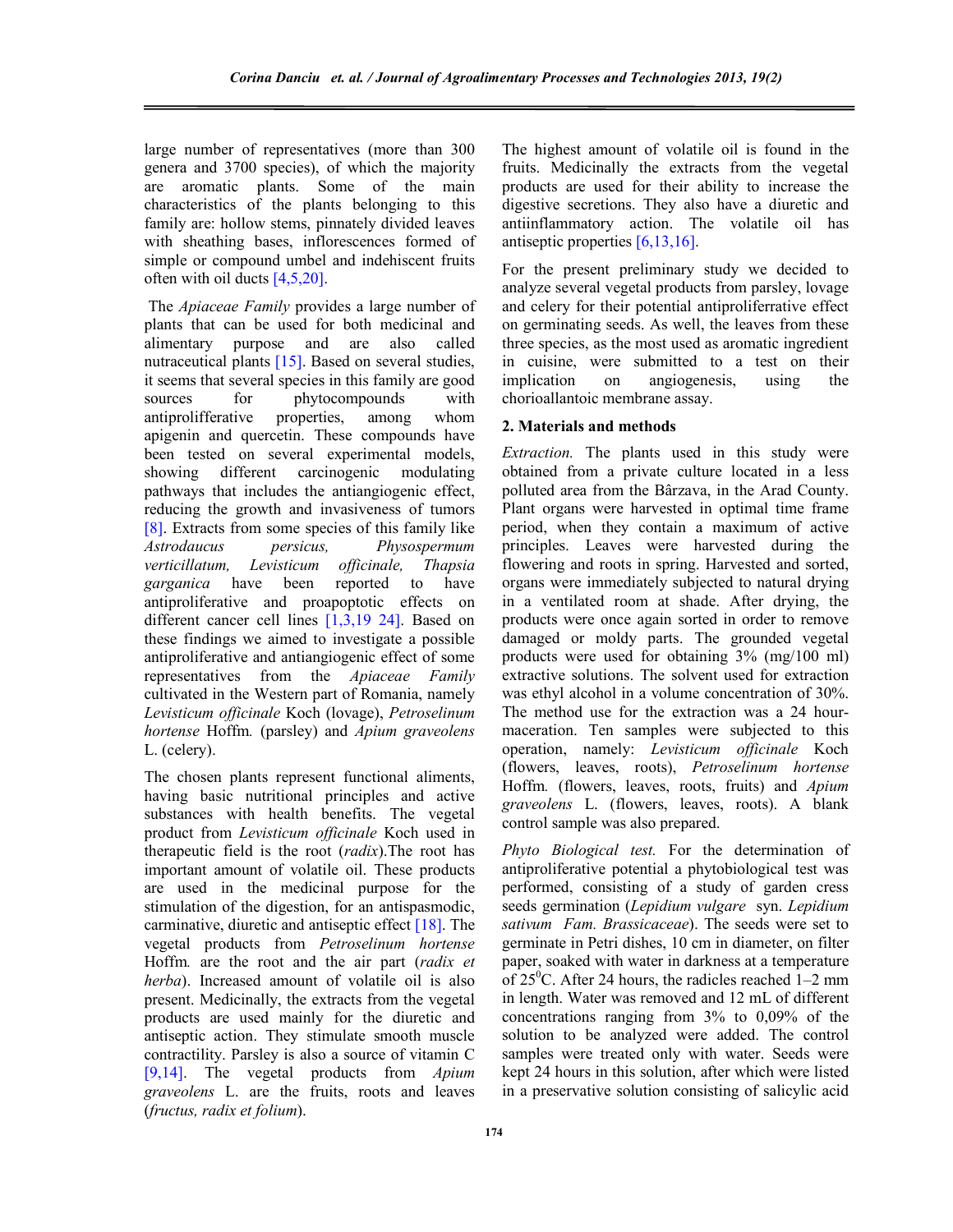2 g, sodium phenolate 2 g, zinc sulphate 2 g, in 100 mL distilled water.

 After 24–48 hours, the radicles were measured on millimeter paper both from the grains treated with extractive solution of different concentrations and those treated with water as control samples. For each sample, we performed five measurements of 10 seedlings. The inhibition rate (I [%]) was calculated with the aid of the formula:

$$
I=\frac{Lm}{Lt}\times 100\,,
$$

where:

 $Lm - is$  the average length of radicles from grains treated with water [mm];

 $Lt$  – is the average length of radicles from grains treated with extractive solutions [mm].

Values higher than 50% for the inhibition rate indicate a potential antiproliferative effect. The extractive solutions for which the results show this kind of activity might be considered for furtherer analyzes in a superior level of screening process [23].

*The Chorioallantoic Membrane Assay (CAM assay)*

Fertilized eggs (*Gallus gallus domesticus*), which have an ongoing embryonic process were cleaned with ethanol 70°, dated and then placed horizontally in an incubator at 37ºC, with constant humidity. On the third day of incubation, 3-4 ml of albumen were extracted from the most pointed part of the egg so that the chorioallantoic developing membrane can detach from the inner shell in order to observe the development of blood vessels from the extraembryonic vascular plexus. The following day (day 4 of incubation) with the help of scissors a cut is performed on the surface of the egg, which is resealed with adhesive tape and incubation goes on until the day of the experiment.

This study was performed *in ovo*, from the  $7<sup>th</sup>$  day of incubation, by pipetting 5µl from each test and control solutions on top of the chorioallantoic membrane in a vascularized area. The samples were represented by the extractive solutions obtained from the leaves of the plants mentioned above in concentration of 3% in ethanol 30%, next to quercetin 10% (mg/100 ml) in the same solvent as blank control. All samples were applied in triplicate. The treated CAMs were daily investigated *in ovo* by means of stereomicroscope (Zeiss DV4 Spot) and all images were recorded with a Sony Cybershot 7.2 megapixel camera.

#### **Results and discussion**

The data connected to the length of the radicula were converted by the formula shown above into inhibition coefficients. Results can be observed in Figure 1 a,b,c.

c

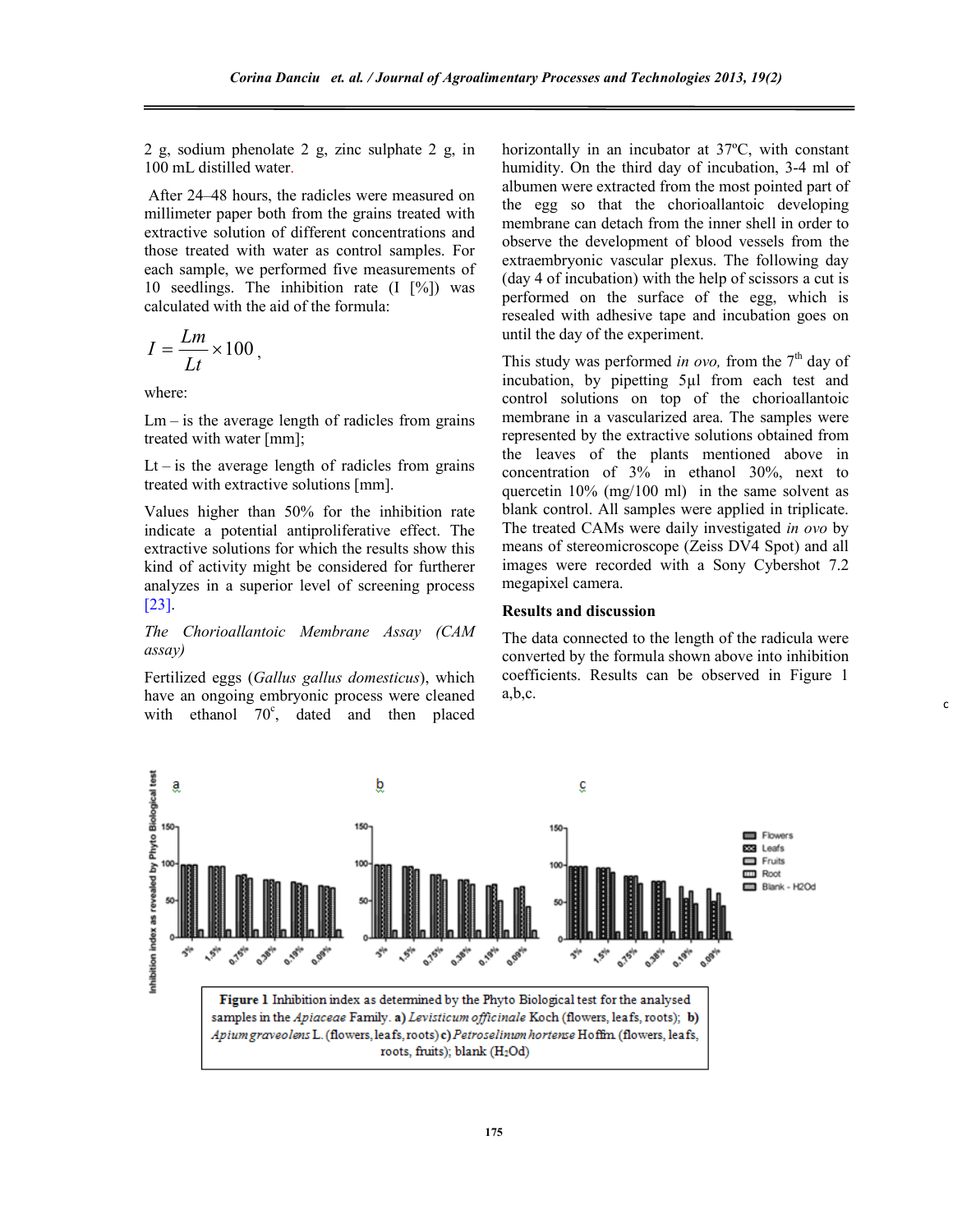

The results show that at the higher concentrations, those of 3% total vegetal extract, respectively 1,5% total vegetal extract, all analyzed samples indicated nearly maximal values of the coefficient of inhibition for the germination of cress seeds, 98 respectively 96 (on a scale of 1-100 %). For the concentration of 1,5%, in case of *Petroselinum hortense* Hoffm root and *Apium graveolens* L. root it can be observed a decreased inhibition index compared to the other botanical extracts, 90 respectively 92. A first observation is that for the concentration of 1,5% total extract, when choosing the root as vegetal product the cytotoxic potential is decreased. The same range is also valid for the next smaller concentration, 0,75% and 0,38%. In these conditions an average value for the inhibition index was 85, respectively 78 but for the roots of all three *Apiaceae species,* for both concentrations the values were decreased*.* 

Lowering again total extract concentration at half (0,19%) a more varied response can be observed. The most active types of extracts seem to be those obtained from the flowers of the three species. The leaves showed as well a good inhibition index, above 50%, at this concentration and at the lowest one.

*Levisticum officinale* Koch showed the highest inhibition index (75) and among the vegetal products, the extract from the flowers was the most active. Evaluating an average value of the inhibition index, the second most potent plant was *Apium graveolens* L. with highest potency recorded for the leaves (72).

At this concentration *Petroselinum hortense* Hoffm. had a lower cytotoxic effect among the tested *Apiaceae* with an inhibition index of 71 corresponding to the flowers extract. Notably, for the root extract the index was below 50, more precise 48. So an important observation is that at the concentration of 0,19% total vegetal extract from the root of *Petroselinum hortense* Hoffm will not be taken into consideration for furtherer analyzes in the antiproliferative effect screening process. The hierarchy in terms of cytotoxic potential is kept also for the lowest tested concentration.

For 0,09% total vegetal extract, we can exclude the idea of furtherer screening in a superior level the roots from *Petroselinum hortense* Hoffm and *Apium graveolens* L. as they did not show an inhibition index above 50%.

The samples that were considered the most active on the germination test were submitted to an in vivo assay on a vascularized extra embryonary membrane of the chick embryo. Therefore we considered the leaf extract for all the three species, in concentration of 3%. The analysis was performed on normal developing chick embryo membranes. This early stage of evolution, marked by a rapid growth of the blood vessels, allows us to evaluate the potential inhibitory activity of the chosen extracts.

The normal state of the vascular plexus in this stage of evolution (day 9 of incubation) can be observed in Figure 2a, a high number of new formed capillaries after the application of distilled water, while the CAMs that were treated with quercetin as positive control, show a visible anti-inflammatory effect and a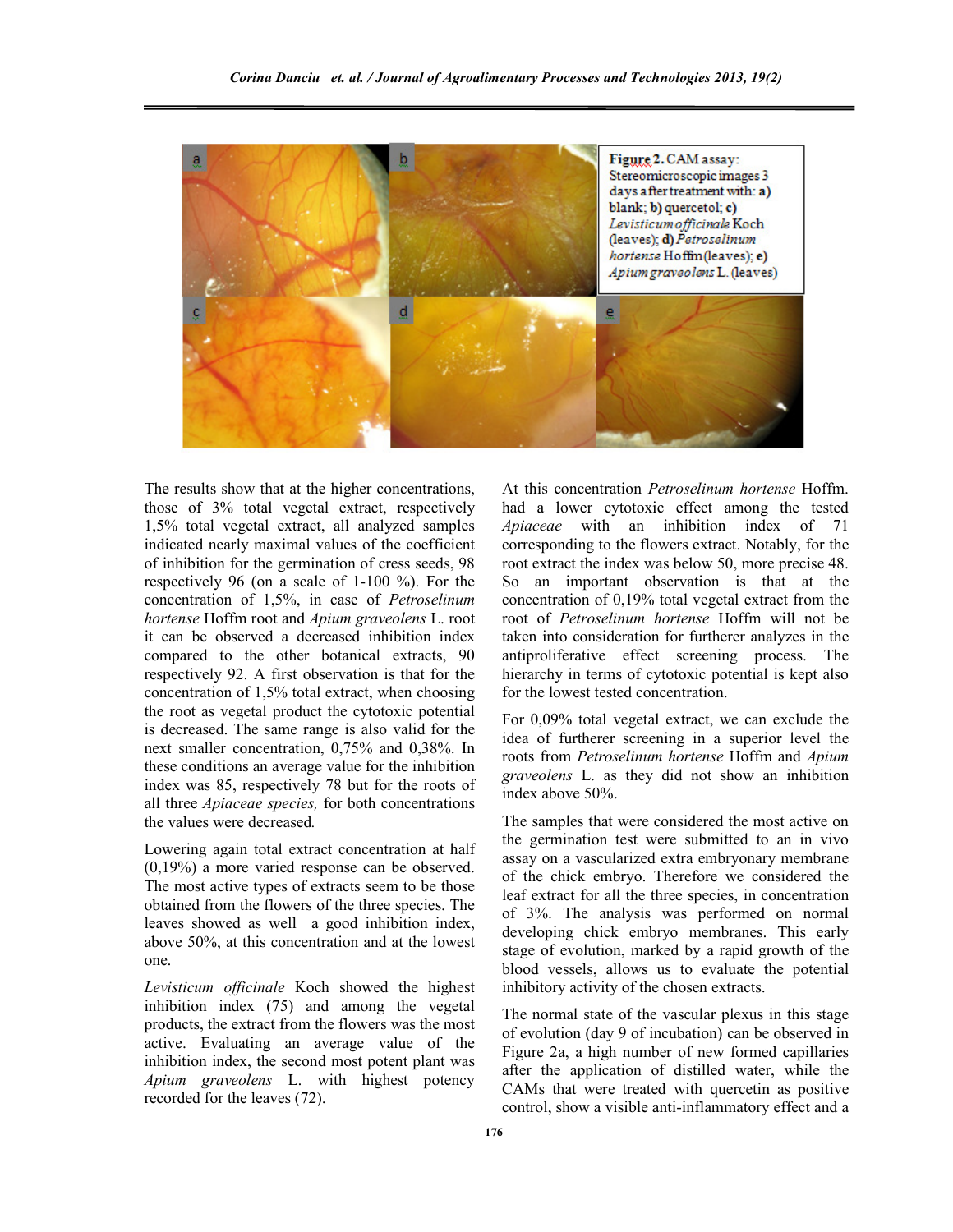lower number of small caliber vessels (Figure 2b).This flavonoid that is highly found in plants from the *Apiaceae* family, is known for its inhibitory effect on the VEGF (vascular endothelial growth factor) pathway [11] and on the MMP-2 thus the proliferation and migration of the endothelial cells [7].

The three tested extracts from *Apiaceae* leaves showed different implications in the development of growing vascularization of the CAM. The vascular area treated with lovage leaves showed several capillary with a thinned diameter and also a reduction new vessel branches. The parsley leaves determined the inhibition of capillary formation and dilatation on the mature vessels. The CAM treated with celery leaves extract showed a lower reduction of the vascular density, compared to the the other two extracts, but induced a fibrotic modification around the already formed vascular plexus.

The most intense effect in terms of reduction of the vascular density was observed for the parsley leaves extract, followed by the lovage and the celery extracts, all of the tested products having a different mechanism.

Our results performed on living tissues, i.e., germinating garden cress seeds and chick embryo choroallantoic membrane, come to complete some findings that exist in the literature, mostly on in vitro studies, regarding a possible antiproliferative and angiogenesis inhibitory effect of these three species in the *Apiaceae Family*. The essential oil from the leaves of *Levisticum officinale* Koch was found to have an antiproliferative effect on head and neck squamous carcinoma cells [19]. Lovage was found to have a total polyphenol content (mg GAE- gallic acid equivalents/g fresh weight) of 2,63 and an antioxidant activity as measured by ORAC test of 21,54 µmol Trolox equivalents (TE)/ g fresh weight [10]. There are important concentrations of quercetin in the leaves of lovage. Polyphenols are well known for their anticancer potential [17]. The cold-pressed *Petroselinum hortense* Hoffm seeds were found to have an antiproliferative effect against HT-29 human colon cancer cells [15]. Parsley is well known for its antioxidant, anti-inflammatory, antibacterial and diuretic effect [25]. Apigenin, an important chemical constituent of *parsley and celery* was reported to possess an antiproliferative action on rat aortic smooth muscle cells [28].

The total extract obtained from celery was described for its anti inflammatory properties [13]. Celery seeds extract were found to have a positive effect against experimentally induced hepato carcinogenesis in rats [22].

There are no data on the potential of parsley, lovage and celery as vegetal preventive or curative remedies in the angiogenic related diseases. From the Apiaceae family, several species of Angelica have been investigated for the coumarin, volatile compounds or some polyphenols, on the effects on carcinogenesis and angiogenesis [2,21,27].

This evaluative study was meant to offer us new data on the potential use as source of active compounds in degenerative processes for three of the most used aromatic herbs in the Western area of Romania. All three nutraceutical plants from the *Apiaceae* family showed with slight differences and intensity inhibitory effects on the germination, which indicates the potential activity on a highly mitotic process. The flowers, followed by the leaves showed the most intense effect on the germination, with a descending activity in this order: lovage, celery, very similar to parsley. The evaluation of the leaves extracts on the *in vivo* CAM assay, indicate some differences compared to the effects on germination, the parsley extract being the most active in reducing the rapid development of the vascular net. The flavonoids are an important class of compounds found in these vegetal products, among the most important, quercetin, but also a number of other polyphenols, that could act synergic but through different mechanisms on the growth of meristematic tissues and on the *in vivo* angiogenesis process.

# **4. Conclusion**

From the point of view of inhibitory effect on germination, the total vegetal extract from all the three *Apiaceae* species corresponding to the mentioned parts of the plant can be taken in consideration for the next stage for the concentrations of 3% , 1,5%, 0,75% and 0,38% total vegetal extract. From the three species it seems that *Levisticum officinale* Koch is the most active in terms of inhibition of germination of garden cress.

The angiogenesis inhibitory effects of the *Apiaceae* extracts were evaluated on the developing vasculature of the CAM, which indicated different mechanisms of action. The most active extract was that of *Petroselinum hortense* Hoffm , followed by that of *Levisticum officinale* Koch.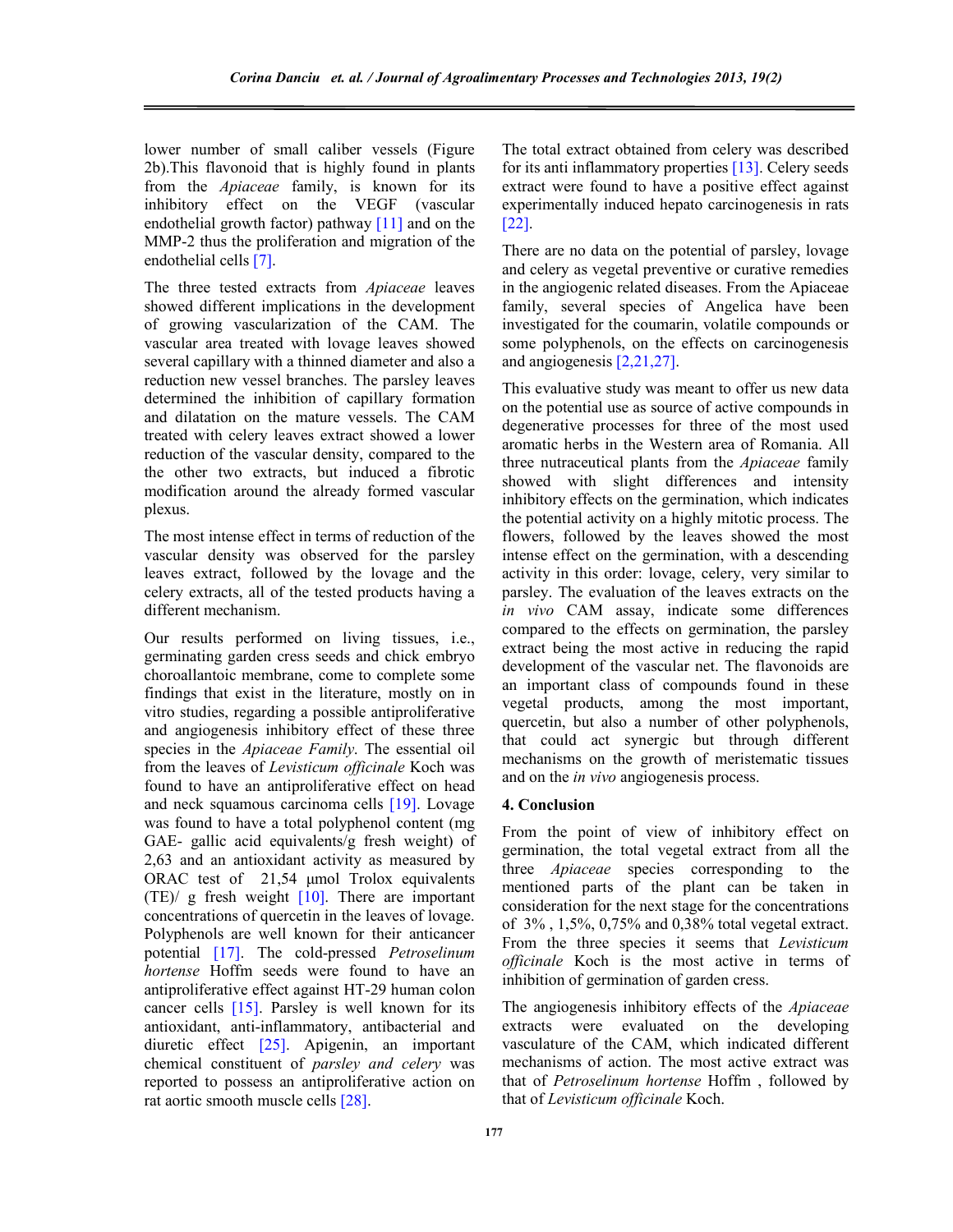The three nutraceutical plants considered as health promoters can represent sources of extracts or active compounds for the use in degenerative cellular processes as high proliferation, especially lovage flowers and leaves, or on excessive angiogenesis, mainly the parsley leaves.

#### **Compliance with Ethics Requirements**

Authors declare that they respect the journal's ethics requirements. Authors declare that they have no conflict of interest and all procedures involving human and/or animal subjects (if exists) respect the specific regulations and standards.

### **References**

- 1. Abdoulmohammadi, M..; Fouladdel, S.; Shafiee, Amin, G.; Ghaffari, S.M..; Azizi, E., Anticancer effects and cell cycle analysis on human breast cancer T47D cells treated with extracts of Astrodaucus persicus (Boiss.) Drude in comparison to doxorubicin. DARU *Journal of Pharmaceutical Sciences* **2008** *16(2)*, 112-118
- 2. Cheng, C.W.; Chang, W.L.; Chang, L.C.; Wu, C.C.; Lin, Y.F.; Chen, J.S. Ferulic Acid, an Angelica sinensis-Derived Polyphenol, Slows the Progression of Membranous Nephropathy in a Mouse Model. *Evid Based Complement Alternat Med*.,**2012**, d*oi: 10.1155/*2012/161235
- 3. Cragg, G.M.; Newman, D.J., Plants as a source of anti-cancer agents. *J Ethnopharmacol* **2005**, *100*, 72–79.
- 4. Downie, S.R.; Katz-Downie, D.S.; Spalik, K., A phylogeny of Apiaceae tribe Scandiceae: evidence from nuclear ribosomal DNA internal transcribed spacer sequences. *American Journal of Botany* **2000**, *87*, 76–95.
- 5. Downie, S.R.; Katz-Downie, D.S.; Watson , M.F., A phylogeny of the flowering plant family Apiaceae based on chloroplast dna *rpl16* and *rpoc1*  intron sequences: towards a suprageneric classification of subfamily apioideae1, *American Journal of Botany* **2000** *87(2)*: 273–292.
- 6. Fazal, S.S.; Singla, R.K., Review on the Pharmacognostical & Pharmacological Characterization of *Apium Graveolens* Linn, *Indo Global Journal of Pharmaceutical Sciences* **2012**,*2(1)*: 36-42.
- 7. Fresco, P.; Borges ,F.; Diniz, C.; Marques M.P.M., New insights on the anticancer properties of dietary polyphenols. *Medicinal research reviews* **2006**, 26(6), 747–766
- 8. Gupta, S.C.; Kim, J.H.; Prasad, S.;Aggarwal B.B. , Regulation of survival, proliferation, invasion, angiogenesis, and metastasis of tumor cells through modulation of inflammatory pathways by nutraceuticals, *Cancer metastasis reviews* **2010**, 29(3), 405–434
- 9. Hahlbrock, K.; Schröder, J., 1975. Specific effects on enzyme activities upon dilution of Petroselinum hortense cell cultures into water. *Archives of Biochemistry and Biophysics* **1975**, *171*, 500–506.
- 10. Hedges ,L.J.; Lister ,C.E., *Nutritional attributes of herbs,* A report prepared for Horticulture New Zealand, 2007.
- 11. Jung, M.K.; Hur, D.Y.; Song, S.B.; Park, Y.; Kim, T.S.; Bang, S.I.; Kim, S.; Song, H.K.; Park, H.; Cho, D.H., Tannic acid and quercetin display a therapeutic effect in atopic dermatitis via suppression of angiogenesis and TARC expression in Nc/Nga mice, *The Journal of investigative dermatology* **2010**, 130(5), 1459–1463
- 12. Kandaswami, C.; Lee, L.-T.; Lee, P-P.H.; Hwang, J-J.; Ke, F-C.; Huang, Y-T.; Lee, M-T., The antitumor activities of flavonoids, *In vivo,* **2005**, 19(5), 895–909
- 13. Mencherini, T.; Cau, A.;Bianco, G.; Loggia, R.D.; Aquino, R.P.; Autore, G., An extract of Apium graveolens var. dulce leaves: structure of the major constituent, apiin, and its anti-inflammatory properties. *Journal of Pharmacy and Pharmacology* **2007**, *59,* 891–897.
- 14. Mohr, H.; Schopfer, P., *Plant Physiology*. Springer, 1995.
- 15. Parry, J.W.; Cheng, Z.; Moore, J.; Yu, L.L., Fatty Acid Composition, Antioxidant Properties, and Antiproliferative Capacity of Selected Cold-Pressed Seed Flours. *J Am Oil Chem Soc* **2008**, *85*, 457–464.
- 16. Rani, P.; Khullar, N., Antimicrobial evaluation of some medicinal plants for their anti-enteric potential against multi-drug resistant Salmonella typhi, *Phytotherapy Research* **2004**, *18*, 670–673.
- 17. Rubelj, I.; Stepanić, V.; Jelić, D.; Vidaček, N.Š.; Kalajžić, A.Ć.; Ivanković, M.; Nujić, K.; Matijašić, M. Verbanac, D., Tebrophen--an old polyphenol drug with anticancer potential. *Molecules* **2012**, *17*, 7864– 7886.
- 18. Schiller, C.; Schiller, D., *The Aromatherapy Encyclopedia: A Concise Guide to Over 385 Plant Oils*. Basic Health Publications, Inc., 2008.
- 19. Sertel, S.; Eichhorn, T.; Plinkert, P.K.; Efferth, T., Chemical Composition and antiproliferative activity of essential oil from the leaves of a medicinal herb, Levisticum officinale, against UMSCC1 head and neck squamous carcinoma cells. *Anticancer Res.*  **2011**, *31*, 185–191.
- 20. Shojaii, A.; Abdollahi Fard, M., Review of Pharmacological Properties and Chemical Constituents of Pimpinella anisum. *ISRN Pharmaceutics* **2012**, doi: 10.5402/2012/510795.
- 21. Son, S.H.; Kim, M.J.; Chung, W.Y.; Son, J.A.; Kim, Y.S.; Kim, Y.C.; Kang, S.S.; Lee, S.K.; Park, K.K. Decursin and decursinol inhibit VEGF-induced angiogenesis by blocking the activation of extracellular signal-regulated kinase and c-Jun Nterminal kinase, *Cancer Lett*., **2009**, *280*(1), 86-92. doi: 10.1016/j.canlet.2009.02.012